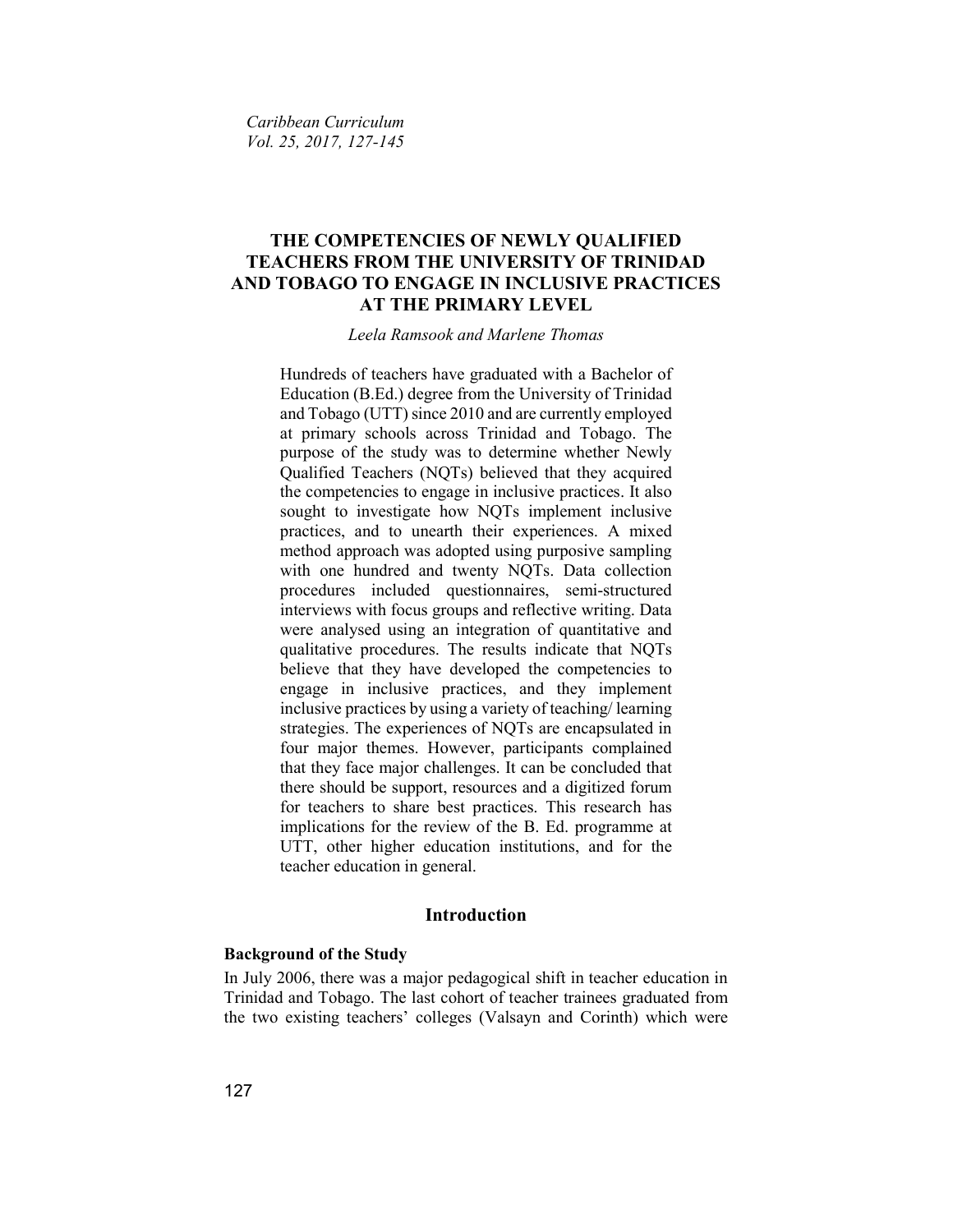subsequently closed and the Ministry of Education (MOE) relinquished its governance on teacher education. Teacher education made its transition to a tertiary institution, a newly established local university, the University of Trinidad and Tobago (UTT), which offers a four-year degree programme in its Centre for Education Programme (CEP). This initiative was part of a major thrust of education reform as articulated in the Education Policy Paper 1993-2003 (MOE, 1992) and emphasized in the Strategic Plan, 2002- 2006 (MOE, 2002).

 Recently, the Government of Trinidad and Tobago has reiterated its commitment to meet the needs of diverse learners. In reporting on the action to be taken to address the performance of the nation's children in the school system, the Government has stipulated that there is a need "to transform our teaching and learning strategies to address the diverse backgrounds, aptitudes and learning styles to ensure that all students are given the opportunity to succeed" (MOE 2012, p. v). According to this education plan, the recommendation by the Ministry of Education is to adopt a student-centred approach towards the development of the education system in Trinidad and Tobago. The focus of the MOE therefore, is to maintain, mainstream, inclusive classrooms to promote equality and equity under the same umbrella. Hundreds of newly qualified teachers (NQTs) who have graduated from the University are currently employed and entrusted with this task at primary schools across the country. An examination of the competencies

of NQTs to engage in inclusive practices in the delivery of quality

education for every student is therefore a justified study.

Significance of the Study

Meeting the needs of diverse learners at primary level requires a wide range of teacher competencies to be developed in teachers through preservice education. Failure to do so would be detrimental to the school and to society, thus, it is necessary to find out from those who interface with the schools to determine the gaps to be closed and the needs to be met. The pre-service teachers who have experienced and graduated from the programme at UTT, have made their transition into the primary schools as NQTs. They are strategically placed as key stakeholders to meet the needs of all learners, in particular those learners who are deemed 'at risk' because they have special needs. The Education Policy Paper 1993-2003 espouses, "Mainstreaming of children with special needs except for severe cases will be the norm" (MOE, 1992, p. 12), while the MOE outlines, "Inclusive: We expect all students will learn in a welcoming environment,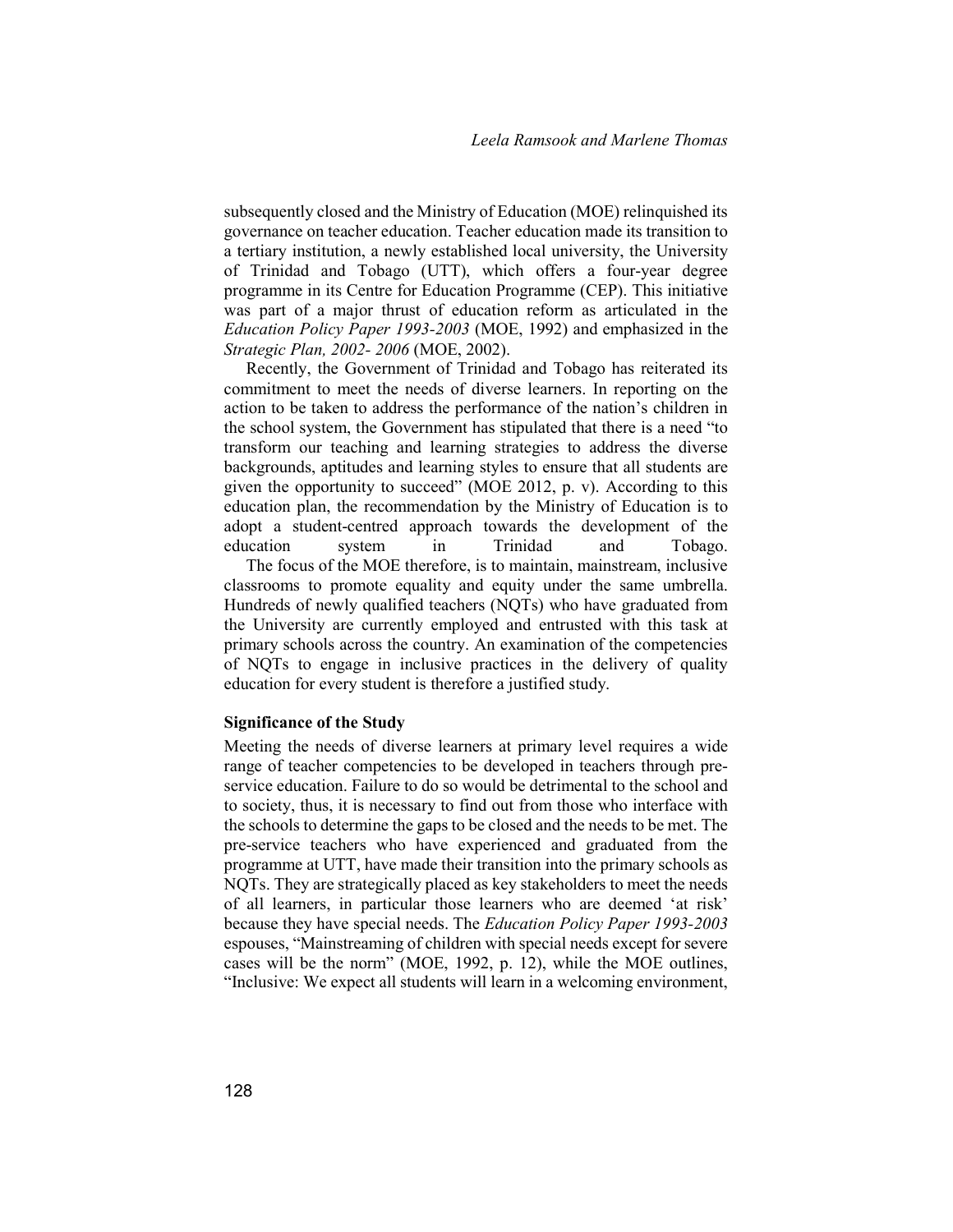regardless of place, culture or learning needs" (MOE, 2012, p. xi), as a guiding principle for educators.

The Strategic Plan, 2002-2006 outlines the MOE's vision to be "... a pacesetter in the holistic development of an individual through an education system which enables meaningful contributions within the global context" (MOE, 2002, p. 31). Underpinning this vision is the philosophical tenet that "Every child has an inherent right to an education which the development of maximum capability will enhance regardless of gender, ethnic, economic, social or religious background" (MOE, 2002, p. 31). Guided by the vision projected by this plan, the need arises to investigate the how NQTs implement inclusive practices.

#### Theoretical Framework

This study is informed by various theories including, andragogy as proffered by Knowles, Holton, and Swanson (2005) and constructivism as participants construct their own meaning, interpretations and experiences. Also, Vygotsky's (1978) social development theory, Gardner's (1995) theory of multiple intelligences and Carol Ann Tomlinson's (2005) theory on differentiated instruction underpin the research as they inform teaching and learning.

## Literature Review

#### **Inclusivity**

Amidst a multiplicity of definitions and conceptualizations advanced for inclusive education, the one outlined by Thousand and Villa, (2000) as "welcoming, valuing and supporting the diverse learning needs of all students in shared general education environments" (p. 73), was considered in this study but the broader developing concept of inclusivity was also addressed. An analysis of the discourse on inclusive education reveals that the concept of inclusion transcends the original idea of including children with disabilities in mainstream schools. Mainstreaming refers to the inclusion of special students in the general education process

… gifted and talented individuals, students from culturally and diverse backgrounds, and students at risk for school failure (Lewis & Doorlag, (2011). In their extensive research on special education O'Gorman and Drudy (2011) skilfully traced the changing concept of special education from a medical model to a social model. This revised model recognizes diversity and uniqueness in individuals and also establishes that the school has the responsibility to address and accommodate these needs.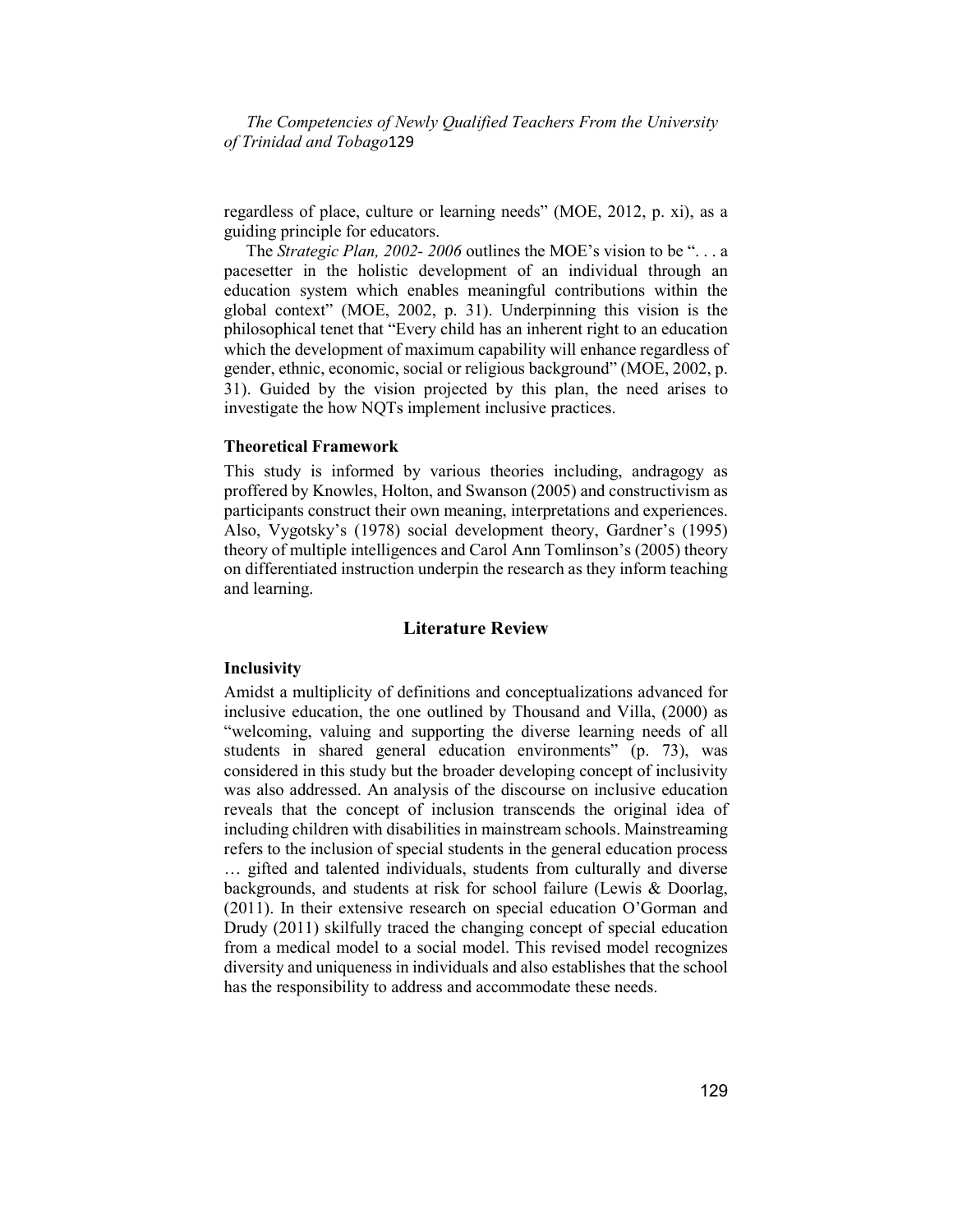The philosophy behind inclusivity is that all students should be educated and given equal opportunities as their peers in mainstream classrooms. Teachers acknowledge, appreciate, and respect students' varied talents, skills, abilities, interests, backgrounds and intelligences (Navarro, Zervas, Gesa & Sampson, 2016). But, Cain (2012) lamented "the lasting impact that childhood experiences both in school and in the home could have on an individual's beliefs about teaching, learning and schooling in general" (p.103).

 Many of today's classrooms are becoming increasingly diverse, which holds true for primary schools in Trinidad and Tobago. As such, the role of the teacher becomes more significant. It is therefore incumbent on teachers to enhance and broaden their working knowledge of special needs and to develop skills and competencies to address the special needs of children in schools. This shift in thinking in meeting the needs of special children in the mainstream classroom will also require a rethinking of the teacher's role, as well as their preparation for teaching.

 In the B. Ed. programme offered at the UTT, the training that NQTs received was designed to empower them with the skills and competencies to practice inclusive education. However, it is realistic to expect that the NQTs may encounter challenges in the implementation of inclusive practices (Lavia, 2008) in their respective classrooms. Hodkinson (2005), of the University of Chester, in his exploration of the understanding and knowledge base of NQTs, suggested that many of the barriers to implementation resided within the schools themselves. Clough and Garner (as cited in Hodkinsin, 2005) reported that inclusivity became problematic in educational institutions because of a lack of thorough understanding of implementation practices for inclusive education, whilst Corbett (2001) reported a lack of proper training as a major problem. According to Hodkinson (2005), a significant concern is that NQTs do not apply the same understanding of inclusive education.

 However, McMillan (2008), in her studies on inclusive education, reported on the success of inclusive practices. A significant finding was that inclusive practices yielded academic as well as social benefits. But she found that such inclusive practices are more likely to be successful when there was cooperation among colleagues.

#### UTT Training – B.Ed. programme

UTT offers a comprehensive programme with a number of pedagogical courses to provide students with the skills to implement a variety of approaches to make education available to all learners in the primary school. UTT has attempted to equip students with the skills to make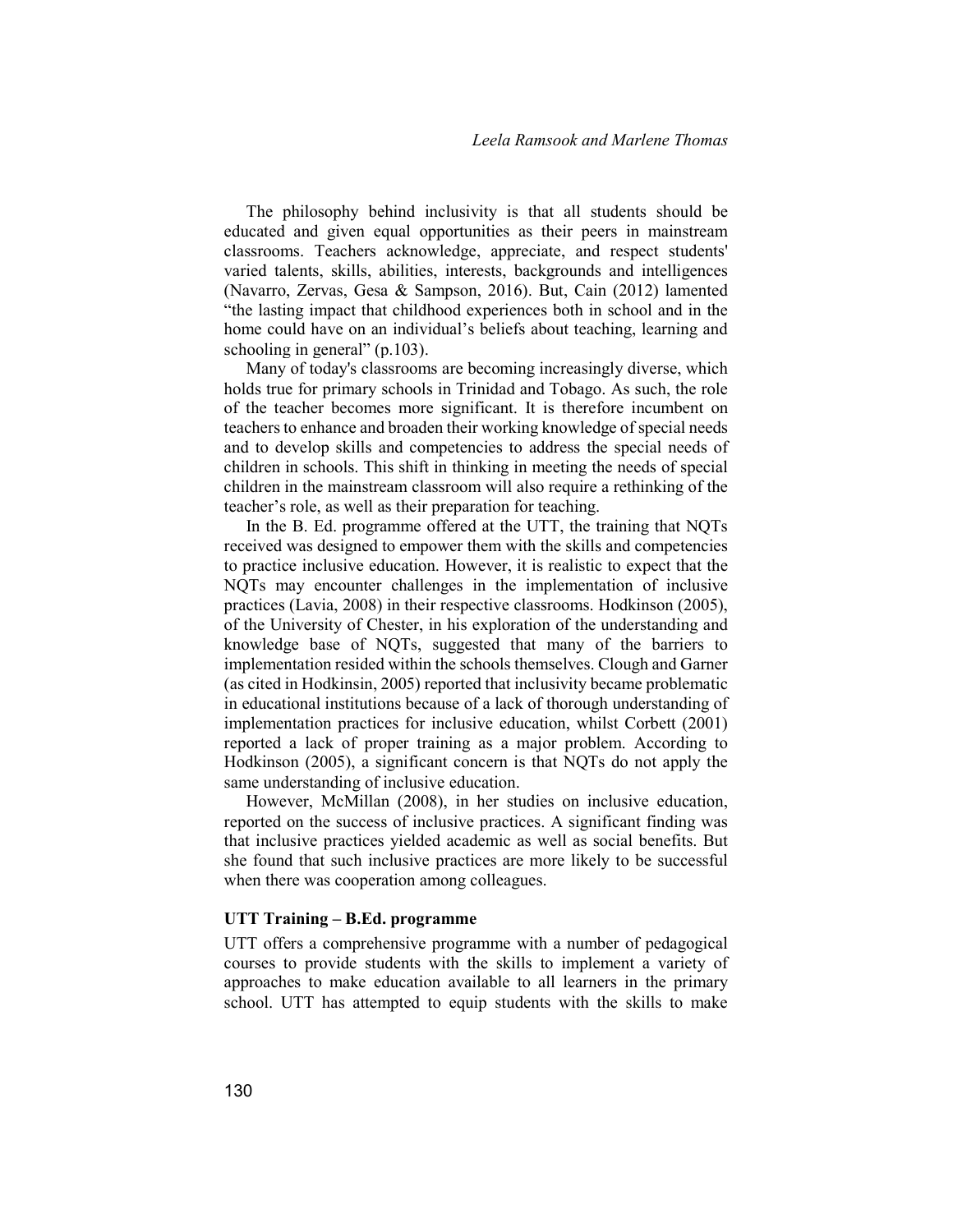inclusivity a reality in tandem with the 1994 Salamanca Statement and international support for full inclusion (UNESCO, 2009). When classrooms are transformed into an inclusive system, students are better poised to develop cognitively, socially and emotionally. Implementing a variety of student-centred approaches is one of the key components to making this process of development a reality.

 The courses UTT presents incorporate in-house sessions with simulated activities that allow students to be involved in hands-on and vicarious experiences. These are converted into real-life classroom situations during the practicum which form a critical component of training every semester. When students engage in field practice in schools they are also mentored by UTT instructors as well as cooperating teachers and administrators to embrace inclusivity. NQTs therefore learn to integrate pedagogical content knowledge, that is, "subject matter for teaching . . . content most germane to its teachability" (Shulman, 1986, p. 9) and procedural knowledge (or how to teach) to enhance their skills and competencies for inclusive classrooms. The expectations are, therefore, that NQTs are empowered to embrace the challenges of an inclusive classroom.

#### Multi-Modal Instruction

In inclusive classrooms teachers implement a variety of instructional strategies to cater for diverse learners. For example, with tiered instruction they maximize learning opportunities for the slow, remedial, average and gifted students. They use multiple modalities to cater for different learning styles including, visual, auditory, tactile and kinaesthetic (Lenz, Deshler, & Kissam, 2004; Tomlinson, 2001). With the use of multiple modalities students process information better (Wood, 2006), and are more creative in problem solving as there is appeal to different senses (Swanson, Solis, Ciullo & McKenna, 2012). There is the enhancement of different skills, experiences and motivation through oral presentations, cooperative learning and the use of technology. McKenna, Shin and Ciullo (2015) note,

 Within a structured class, teachers systematically delivered mathematics lessons using specific procedures—introducing objectives, reviewing previously learned concepts, modelling new skills, and providing guided and independent practice. Through this method . . . teachers applied procedure-based mathematics instruction to support students with LD [learning difficulties]. (p. 8)

#### A Community of Support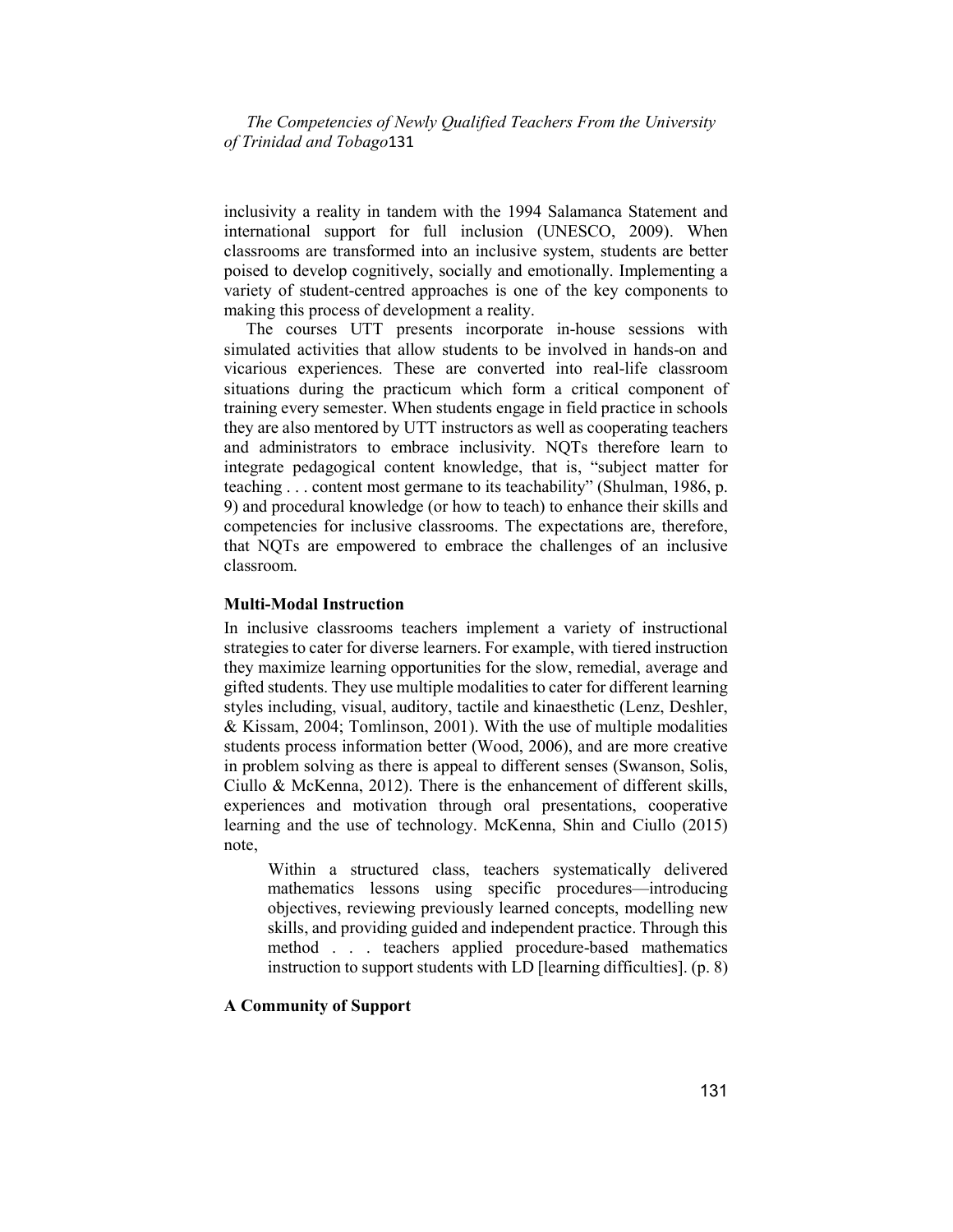Inclusion is also about engendering a sense of community, belonging and encouragement from administrators, family, and professionals. The family as a collaborative partner (Salend, 2011; Skrtic, 1991; Wood, 2006) also enables a palatable learning environment (Choate, 2004). According to Wood (2006) "Collaboration requires effective communication" (p. 30) among all stakeholders, especially parents. "Among the most sweeping changes taking place in our schools is the redefinition of teacher roles and responsibilities" (Choate, 2004, p. 15) and some teachers are willing to "adopt an individualized working style, focused on the child's needs" (Blândul & Bradea, 2017, p. 337). Also, educators collaborate to minimize curricular barriers and proactively solve emerging problems (Heacox, 2002; Thwala, 2015). But collegial support, sharing ideas and resources, are also essential for successful implementation of inclusive practices.

## Inclusive Practice – The dilemma

Teacher attitudes and beliefs about inclusive practices may impact negatively on inclusivity. While many educators have bought into the philosophy of inclusion, some advocate individualized programmes for challenged students. In a study conducted in Swaziland, Thwala (2015) found that teacher stress and their inability to deal with new responsibilities impacted negatively on inclusive practices. In addition, a study on the impact of inclusion on teachers by Salisbury, Gallucci, Palombaro and Peck (1995) revealed mixed results.

Also, students' behaviours such as truancy and indiscipline may constrain teachers' motivation for inclusivity. In a study done in the Caribbean, Trinidad and Tobago and Jamaica, Bergsma (2000) found that for inclusive education, the powers that be have fewer ideas with respect to policy development and implementation when it comes to the school system and the micro level . . . principals, teachers, pupils, and parents and guardians get lost, and the "at-risk" children start to lose their battle with the mainstream (p. 29). Sands, Kozleski and French (2000) note that educational changes are unrelenting and overwhelming and, often, at cross purposes, while Skrtic (1991) argues that the inclusion debate will be amplified in the twenty-first century.

#### Purpose of the Study

The primary objective of this study was to investigate whether NQTs from the University of Trinidad and Tobago believed that they acquired the knowledge, skills and competencies to engage in inclusive practices to ensure that every student learns. In addition, the research focused on how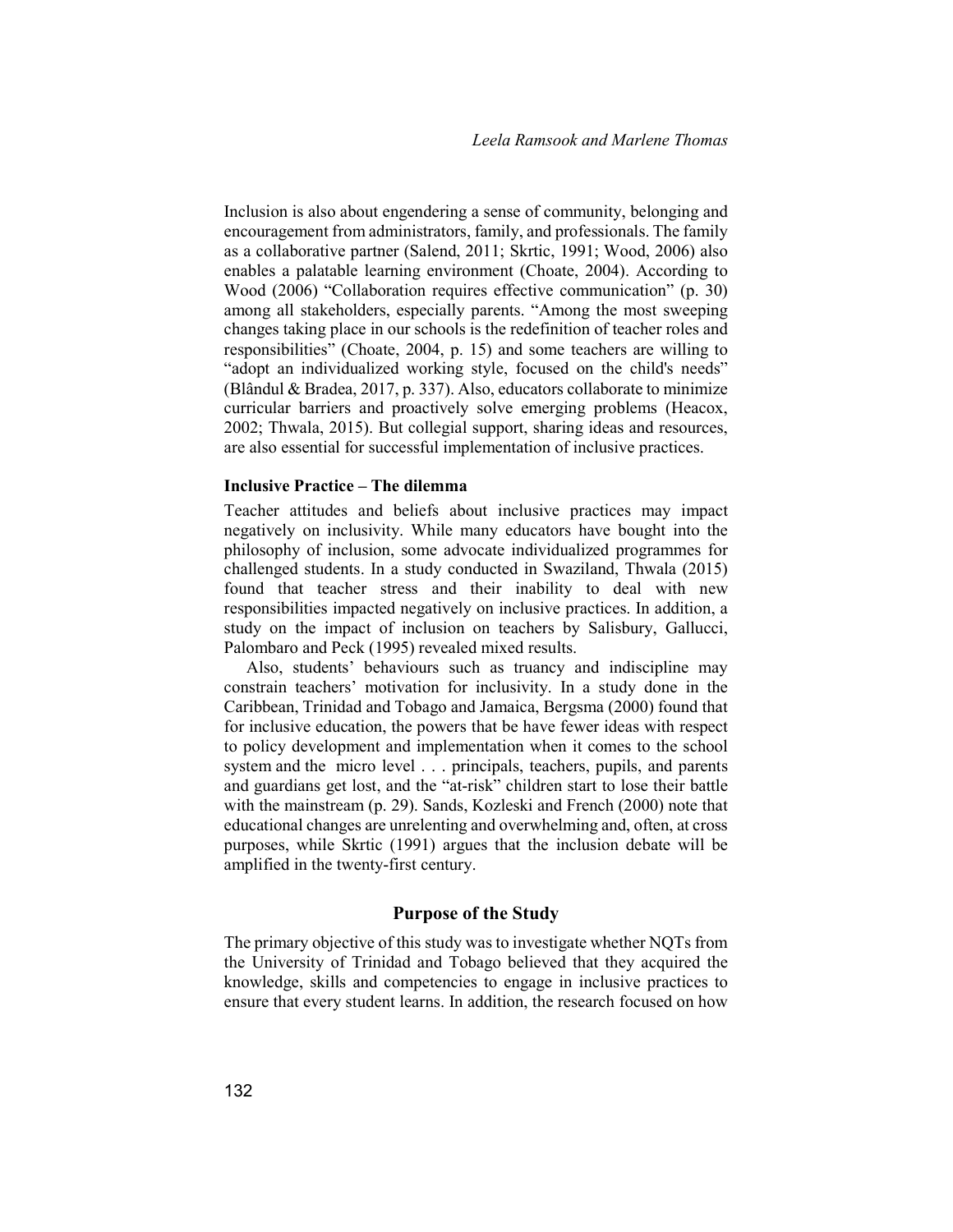the NQTs are implementing inclusive practices to meet the needs of diverse learners at the primary level and it also sought to determine the experiences of NQTs in the implementation of inclusive practices in their classes.

#### Research Questions

- 1. Do NQTs from the UTT believe that they are equipped with the necessary competencies to engage in inclusive practices at the primary level?
- 2. How do NQTs from the UTT implement inclusive practices in their classes?
- 3. What are the experiences of NQTs in implementing inclusive practices?

#### Sample

The sample involved 24 schools, two of which were from Tobago, with a total of 120 NQTs from the University of Trinidad and Tobago. The participants successfully completed a four-year Bachelor of Education programme at the institution. The NQTs are currently employed as teachers by the MOE in primary schools where they teach at different levels. They serve in government, denominational and private primary/ elementary schools located in several educational districts in Trinidad and Tobago.

The major commonality, however, is that all participants graduated from UTT. They were exposed to a synthesis of the same pedagogical content knowledge, instructional methods and assessment procedures. An established standard was upheld by UTT by conforming to all standards, all validation requirements and also by being fully accredited, on par with other universities in the region.

## Data Collection Methods

In this study, a mixed method approach was utilized to investigate the beliefs of NQTs about their competencies, the implementation strategies they use and their classroom experiences with inclusive practices at primary schools in Trinidad and Tobago. A mixed analysis involves using quantitative and quantitative data analysis techniques within the same study (Creswell & Plano Clark, 2007; Onwuegbuzie & Combs, 2011).

A questionnaire with both open and closed ended questions was used. This was administered to 120 NQTs, UTT graduates, who are currently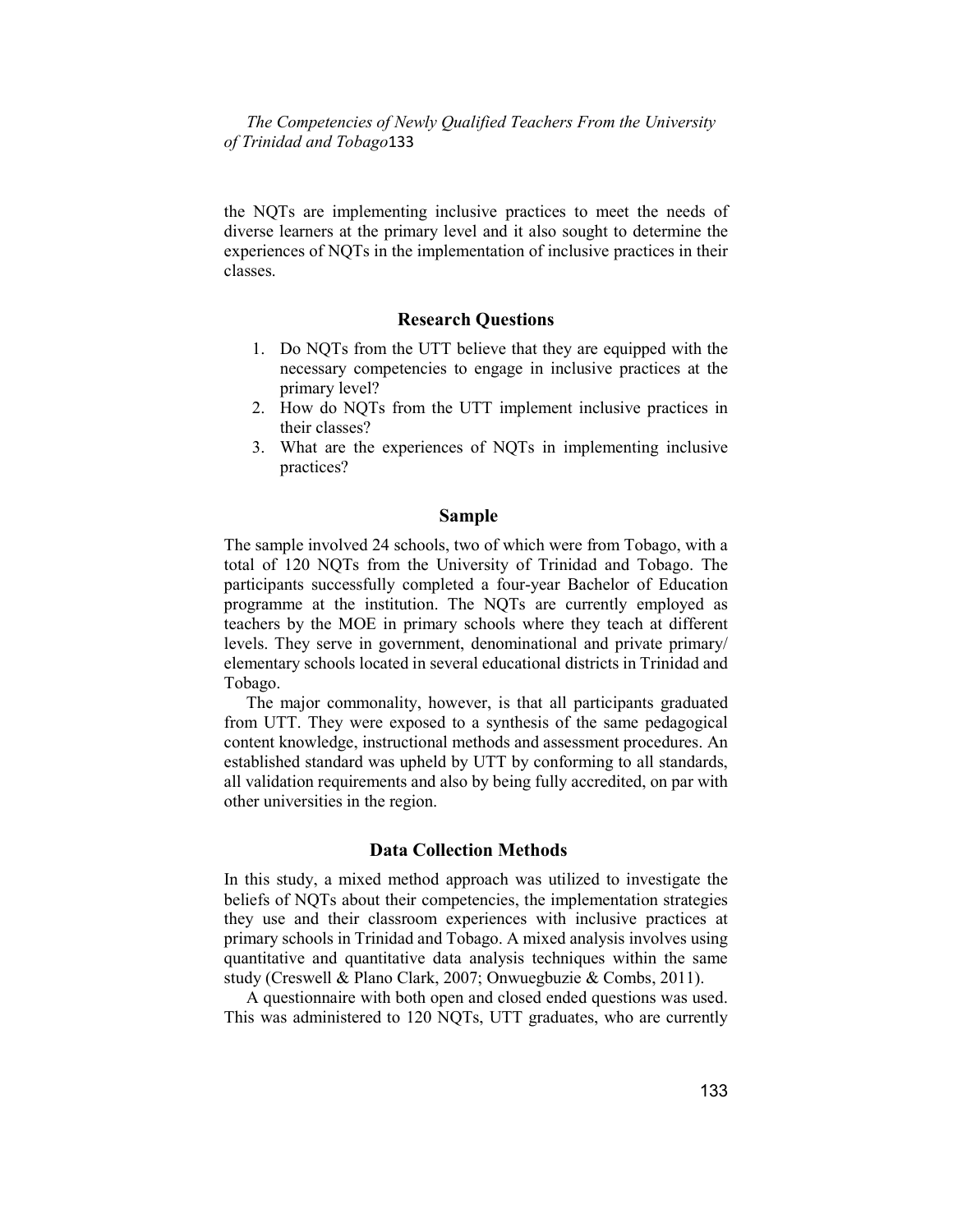teaching at primary schools in Trinidad and Tobago. The instrument was pilot tested to determine the suitability of the questions, some of which had to be modified based on feedback.

Face to face semi-structured interviews were conducted with 11 focus groups. Each group was asked the same questions to maintain consistency of the data analysis. All interviews were audiotaped and transcribed verbatim to establish credibility and accuracy of the data. The transcripts were returned to participants for checking, which allowed for authenticity of data.

Participants were also asked to engage in ongoing reflective writings which included some of their experiences and how they implement inclusive practices in their respective classes. The different data gathering methods using questionnaires, semi-structured focus group interviews and written reflections, allowed for validation and triangulation of data. Participants were advised about voluntary participation, confidentiality of data and anonymity from inception. Interviewees were also reminded that participation was voluntary and that they were free to withdraw from study at any time.

#### Data Analysis

In this study quantifiable data were analysed using descriptive statistics to provide a synthesis of the information. The findings were corroborated with the data derived from the qualitative analysis to establish congruency and "increase understanding of the underlying phenomenon" (Onwuegbuzie & Combs, 2011, p.1). The qualitative data analysis procedure outlined by Creswell (2012) was adapted and utilized for "*complementarity* i.e., results from one analysis type [e.g., qualitative] are interpreted to enhance, expand, illustrate, or clarify findings derived from the other strand [quantitative]" (Onwuegbuzie  $\&$ Combs, p. 4).

The data were read reiteratively (Miles, Huberman, & Saldana, 2014) and compared to establish patterns as well as determine outliers. Data analysed from questionnaires, semi-structured interviews with focus groups and reflective writings formed a crystallization of codes, categories and themes.

#### Results

The data revealed that 81% of the respondents believe that they are equipped with the knowledge, skills and competencies to engage in inclusive practices at the primary level. Fifteen percent found that they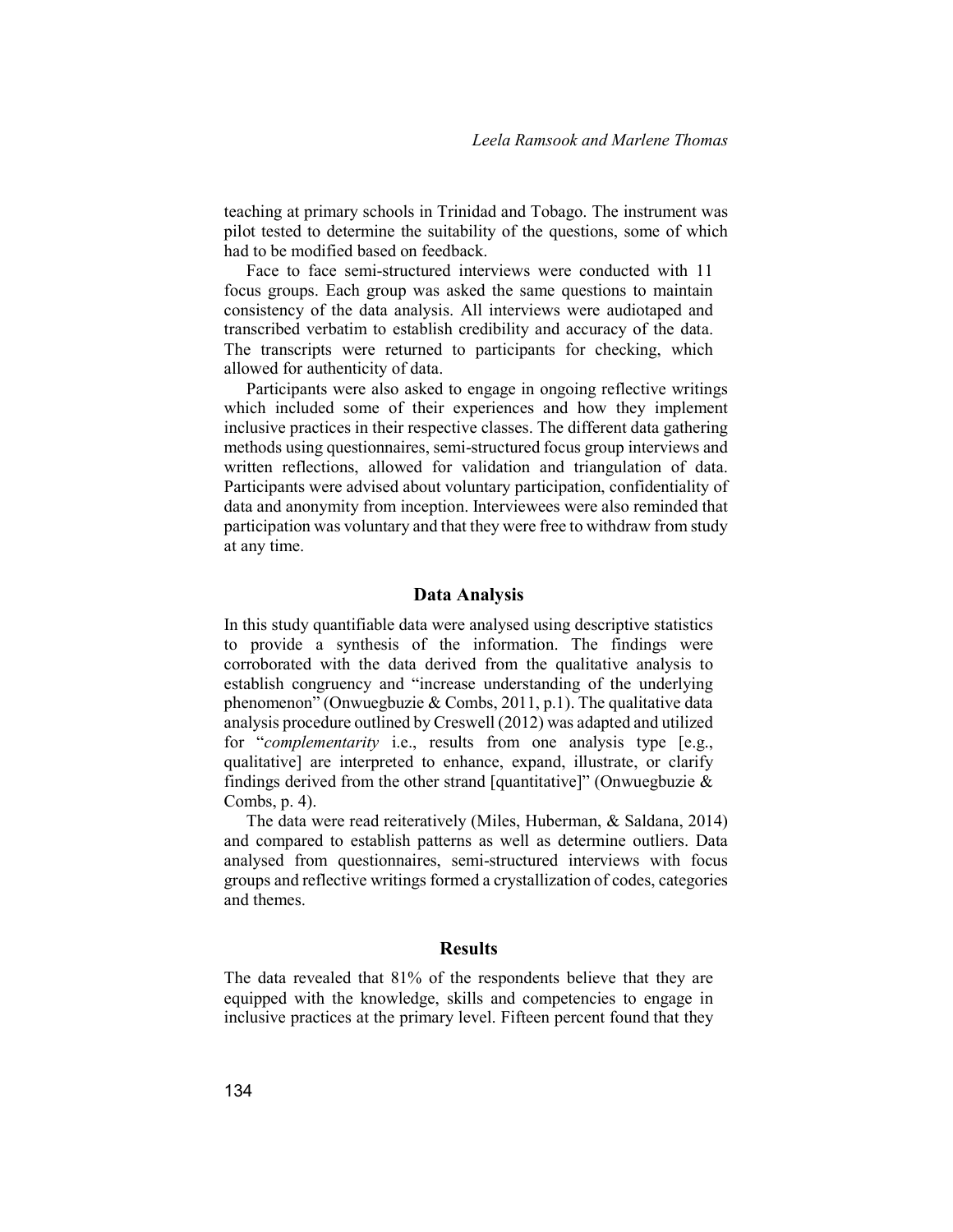were prepared for the "ideal" classroom while another 4% disclosed that they were not well prepared. The latter cited personal concerns such as lack of effective communication skills and problems with classroom management which they believed curtailed their proficiency. A summary of the data is outlined in Table 1.

Table 1. Beliefs About Competencies for Inclusive Practice

| <b>Beliefs</b>                 | Percentages (%) |
|--------------------------------|-----------------|
| Equipped with Competencies     | 81              |
| Prepared for 'Ideal' Classroom | 15              |
| Not Well Prepared              |                 |
| Total                          | 100             |

Data on the implementation of inclusive practices demonstrate that the NQTs implement inclusive practices on a regular/daily basis by using various teaching methodologies. A total of 108 participants reported that they use cooperative learning regularly while 97 outlined that they differentiated instruction in terms of content, process and product. Eighty-four participants used tiered learning for instruction, aligning the complexity of the content to the learning readiness and previous knowledge of the students. Seventy-six NQTs also identified inquirybased learning and 75 outlined peer tutoring as strategies they used to cater for diverse needs of students. Table 2 gives a summary of the data.

Table 2. Some Inclusive Strategies Implemented by NQTs

| <b>Strategies</b>       | Total No. of NQTs (120) |
|-------------------------|-------------------------|
| Cooperative Learning    | 108                     |
| Differentiated learning | .97                     |
| Tiered learning         | 84                      |
| Inquiry-based learning  | 76                      |
| Peer tutoring           | 75                      |

NQTs used the following methods on a more limited basis: theme-based learning, scenario-based learning, problem-based learning, project-based learning, games and simulations as well as activities involving the use of technology.

As shown in Table 3, 27% cited the lack of administrative support as the reason for limited implementation while 47% complained about the lack of resources. Nine percent bemoaned a lack of collegial support; 12% lamented that the culture of the school was a mitigating factor, while 5% felt that they lacked confidence to implement inclusive practices.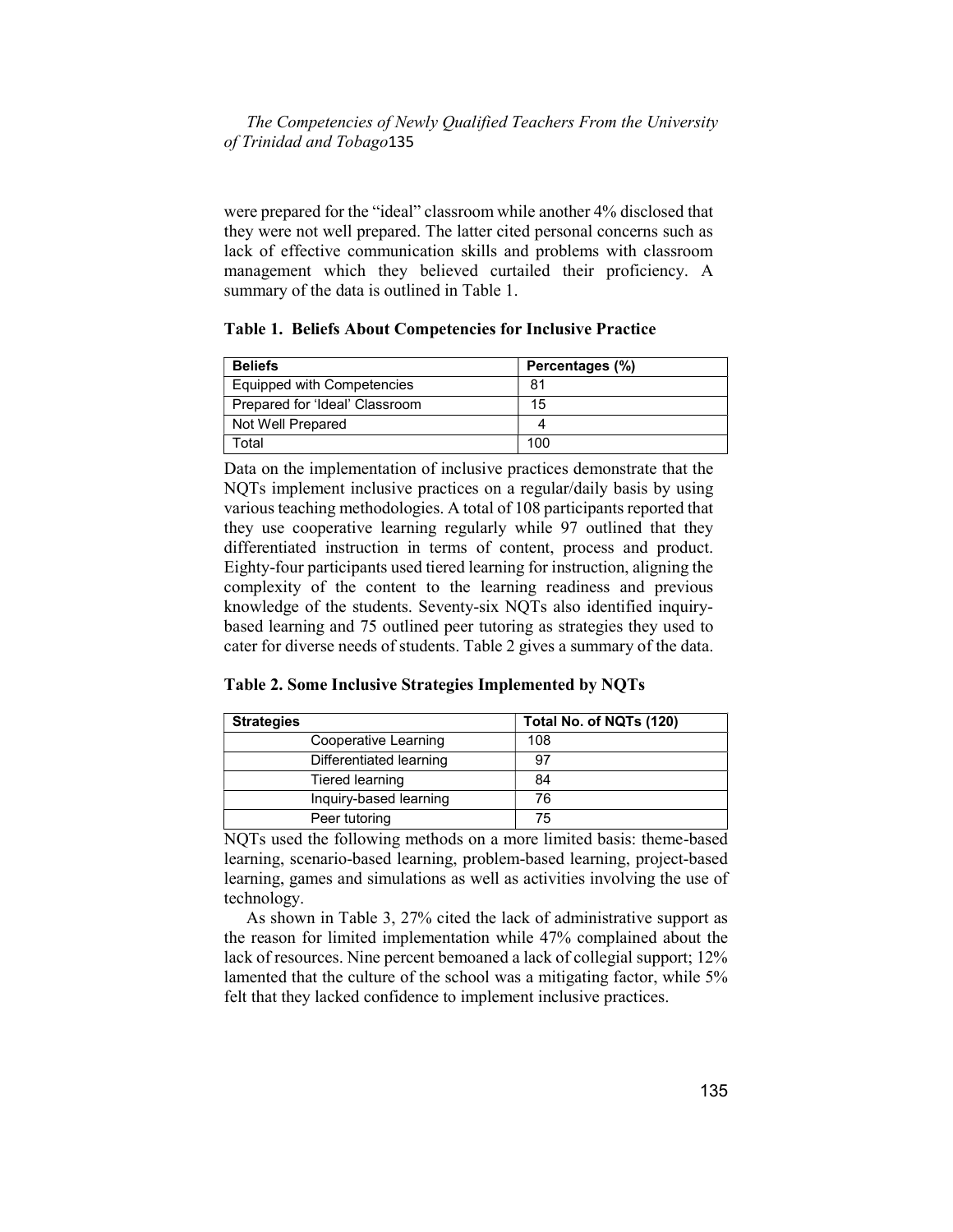| <b>Non-Implementation Reasons</b> | Percentages (100%) |
|-----------------------------------|--------------------|
| Lack of Administrative support    |                    |
| Lack of resources                 |                    |
| Lack of collegial support         |                    |
| Culture of the school             |                    |
| Lack of Confidence                |                    |

Table 3. Reasons for Non-implementation of Inclusive Practices

The themes that emanated about experiences of NQTs from the qualitative data, that is, eleven focus group interviews and reflective writings, include: (1) Proficiency, (2) Gratitude for Practicum and Practice, (3) Student Centred Strategies, and (4) Refining Techniques despite Challenges. The anecdotal statements below were selected based on the collective agreement of members of the focus groups. Eleven groups were included because of varied demographics.

#### Focus Group 1.

UTT has equipped me with the professional skills. I enjoy the challenge . . . I need to go out there and be the best teacher in a diverse class . . . differentiating instruction, bringing our real-life examples, for example when I am teaching ratios, I tell the children about cooking, cooking involves ratio . . . UTT gave us the privilege to go out in the schools and practise and I practise what was taught to us, so I have the skills.

## Focus Group 2.

 Field teaching is tedious . . . difficult but the experience gave me practice . . . the experience in the teaching field benefitted me the most . . . I could handle any class . . . my cooperating teachers said they like my confidence . . . there are problems . . . but I feel ready.

#### Focus Group 3

 I think I am competent enough to go into the classroom and teach all the topics  $\ldots$  I teach each of them (students) in the way they understand and help them to understand and I assist in any way I can . . . I do research . . . I have to do oral assessment sometimes.

Focus Group 4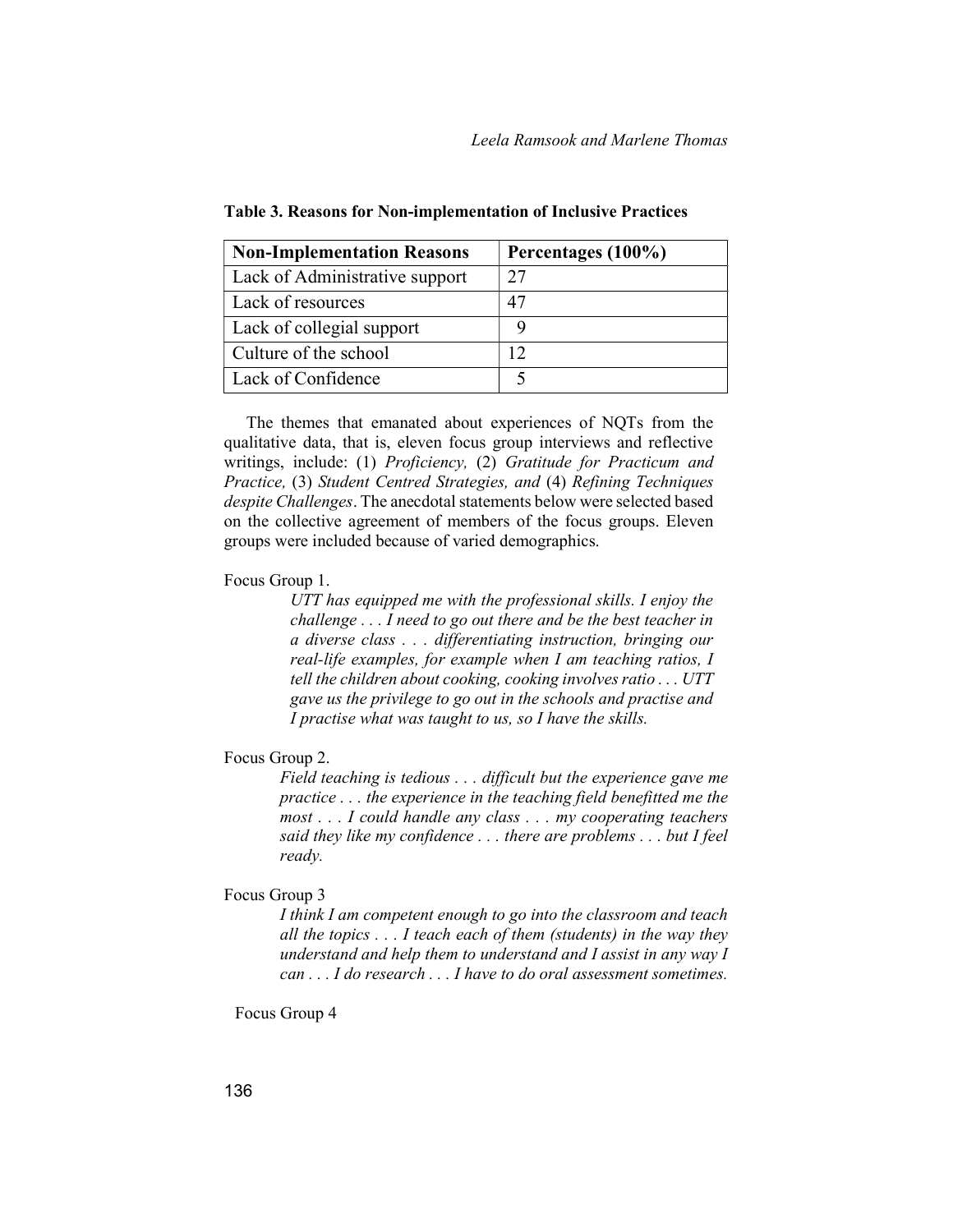> UTT made us spend a lot of time on lesson planning . . . that was real tough . . . I learn to plan, and with the practical teaching I developed the skills . . . I am catering for culturally relevant pedagogy.

## Focus Group 5

My experience was confusing at first . . . but practicum after practicum, year after year made me into a teacher, a very skilled teacher. I use cooperative learning, games and other methods.

#### Focus Group 6

 Challenging . . . but if you give the proper attention to the students, they learn and respect you . . . if you are always behind that child and you keep supporting that child he will learn . . . you have to show the students different ways to solve problems . . . I learnt different ways in UTT and I put them into practice.

## Focus Group 7

 Yes and no, it really prepares you for the ideal classroom but I use a lot of manipulatives and strategies . . . previous knowledge is very important because you cannot go to a classroom and start teaching if the children don't have the previous knowledge . . . the fact of the matter is that it is 'trying' but I get every child to learn even if it is one sentence or to solve one problem.

# Focus Group 8

 The class is crowded, and it is really hard to find activities but I try to make learning meaningful for each child in my class . . . I used the technology  $\ldots$  it was fun because they like the games  $\ldots$ . but I had to facilitate with my laptop . . . but I have to work on my communication skills.

## Focus Group 9

 I break down the content and focus on student understanding . . . practicum was difficult, but I am a better teacher. UTT has done all it can to equip me to be able to effectively manage diverse learners in classrooms.

### Focus Group 10

 It is still an issue in my mind, but I am learning to deal with it more and more by practising every day . . . I used cooperative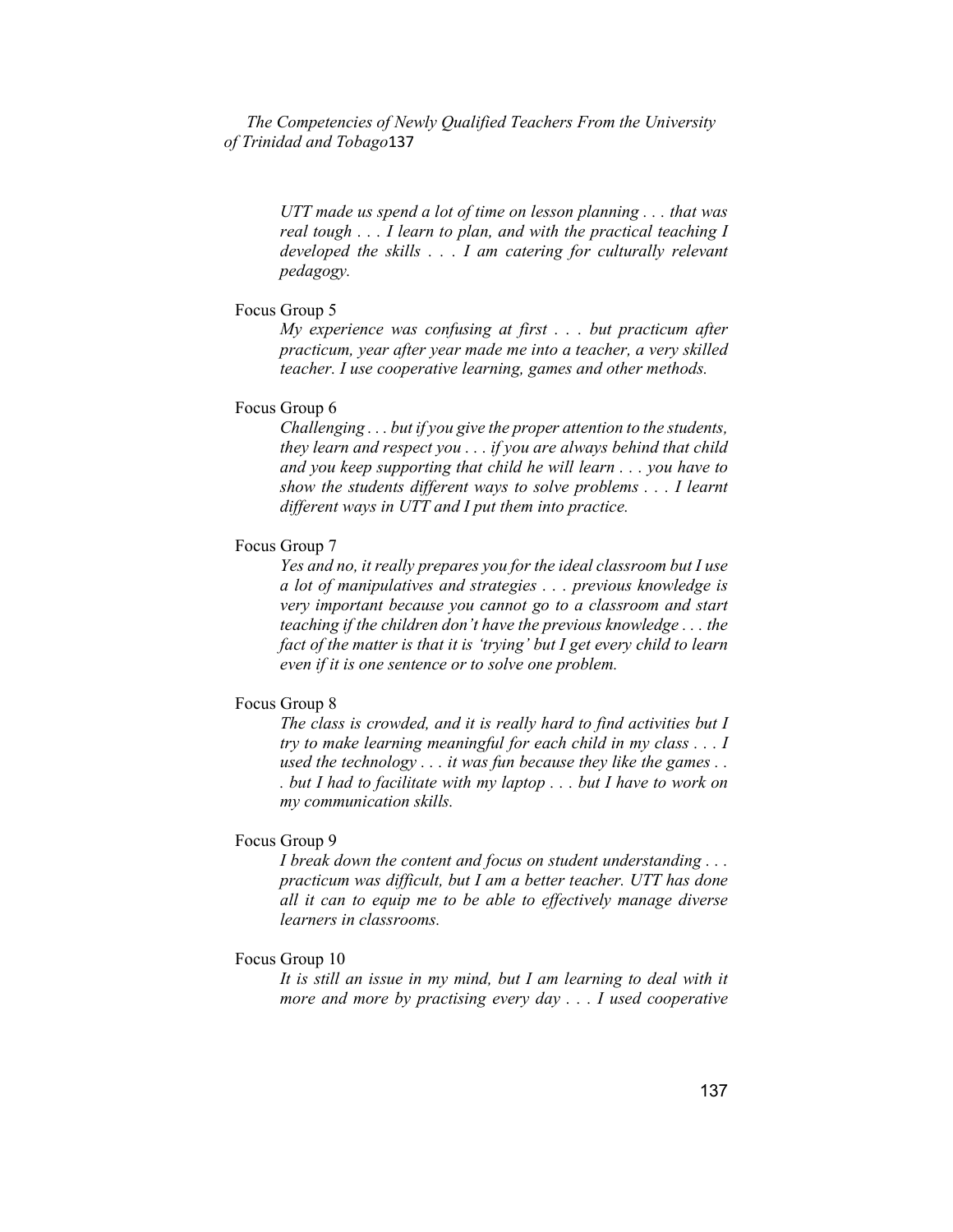learning so every child was involved . . . but it was difficult, we barely had space to walk through the class.

#### Focus Group 11

I have developed the competency . . . but classroom management . . . I implement different methods like grouping the children . . . but I tell you classroom management . . . I feel a little embarrassed ... I tell you my classroom management is really a huge problem.

## Reflective Writing A

 There are at least three children with serious learning disabilities. However, I have made a plan for assisting them with their learning problems. I have discussed the plan with the principal ... . I believe that I do possess the necessary skills to deal with the problems.

### Reflective Writing B

 I do make an effort to enhance my teaching methods on a daily basis. I think my students are now more interested in their work. I do have students with reading problems . . . I have grouped the children in such a way that peer learning is possible . . . I realize that I have the skills. I just need to plan and make a conscious effort to implement more student-cantered approaches.

# Reflective Writing C

 I use student centred approaches and I do make and use resources, especially manipulatives in the teaching of Mathematics. I will admit that it is difficult to be creative all day long and there are times that I drift into the traditional methods. … but I will admit that the students are more interested when I employ a variety of teaching strategies. I think that I do have knowledge of the skills to be employed in meeting the needs of the diverse learners in my classroom and I do implement them regularly.

## **Discussion**

The results revealed that NQTs believe that they possess skills and competencies to deal with the diverse needs of learners at the primary level. The majority of teachers indicated that they have developed the confidence based on practical experiences in the classroom during practicum throughout their tenure at UTT. While they have given full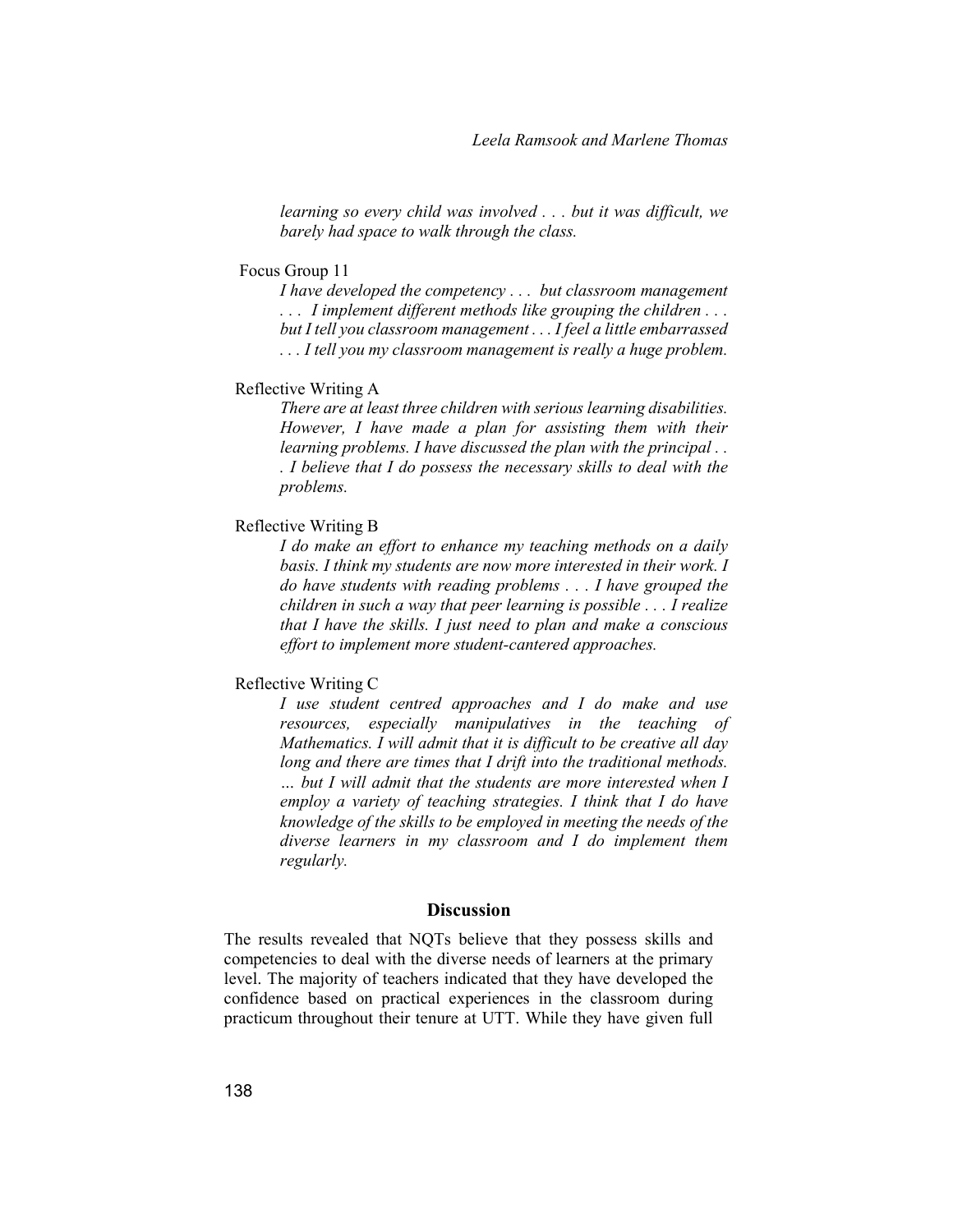credit to UTT some have mentioned the input of cooperating teachers and the role they played as mentors.

Participants believe that their experiences have been fulfilling and satisfying when they engaged in inclusive practices. NQTs provide a supportive, student friendly environment and use a variety of activities to enhance students' learning. However, they experience challenges and difficulties which are discouraging, even leading to frustration, confusion, anxiety. They bewail that there are classrooms that are not conducive to learning as well as an acute lack of resources and collegial support in the schools. "It is not uncommon for teaching staff to complain that they do not have appropriate time and resources available to them to effectively carry about such collaboration" (Rix, 2005, p. 134).

 NQTs believe that devising creative ways of engaging in inclusive practices becomes tedious and time consuming especially because they are faced with a content loaded curricula. The structure of national assessments together with teacher responsibility to enhance students' ability to pass examinations impact on the frequency and quality of inclusive practices particularly at the upper levels. In addition, pressures from parents, administrators and school-supervisors, who have a traditionalist philosophy, may be demotivating for NQTs.

The NQTs disclosed that in addition to traditional methods such as discussion, they used constructivist student-centred approaches to teaching and learning. By implementing cooperative learning, for example, NQTs were able to engage students in structured activities, where there was teamwork incorporating positive interdependence, individual accountability, equal participation and simultaneous interaction (Kagan, 1994).

Tiered learning provided appropriate opportunities for the remedial learners and sufficient challenge for gifted, advanced learners (Vygotsky, 1978). Peer tutoring also allowed students to work collaboratively, give and receive feedback, accept responsibility and evaluate their own learning. The main focus of inquiry-based learning was to provide opportunities for questioning, problem solving and creative thinking. The strategies NQTs employed demand astute planning and organization for effective implementation. Therefore, NQTs demonstrated a passion for teaching as well as commitment and dedication to ensure that no child is left behind. NQTs indicated that they incorporated varied activities using technology with videos, games and simulations. However, they found it time consuming and difficult to deal with the associated technological problems. By the use of varied interactive, student-centred methods and activities, in different subject areas, NQTs practised inclusivity as well as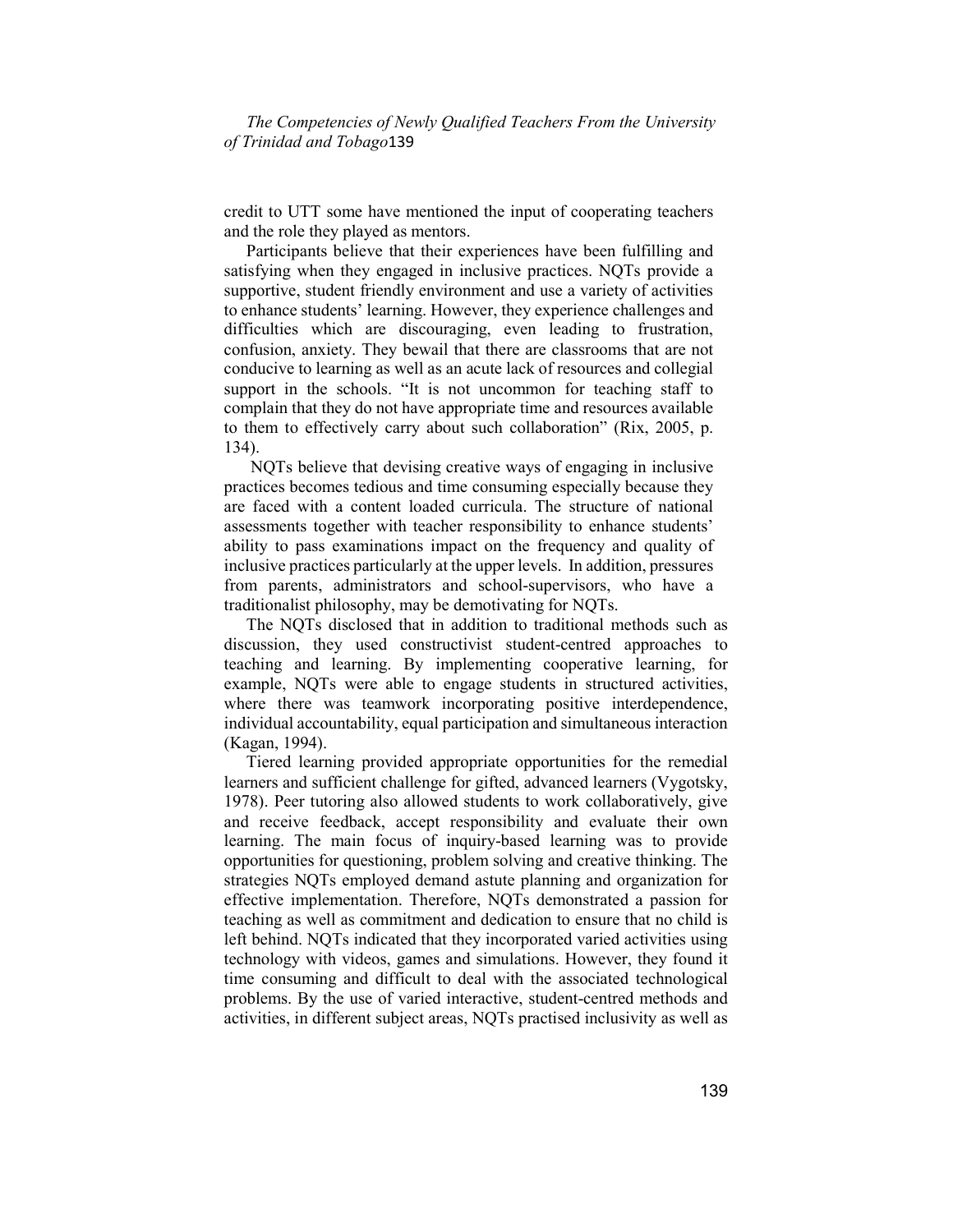catered for the different learning styles and the holistic development of the students.

The participants attributed their confidence and proficiency in the execution of the strategies and activities to the hands-on, experiential practice they received as part of their training at the UTT. They expressed gratitude for the practice during their practicum mandated by UTT. However, they acknowledged that they are still refining their pedagogical skills and are willing to continue to "perfect" them. NQTs are also aware that continuous self-learning is an essential benchmark for continuity towards successful inclusivity. Holdsworth (2005) notes, "It is the experimentation and the ability to reflect about the needs of children, about their varied strengths and weaknesses, about the choices in methodology, and how to maximize the potential of all children that make for inclusive styles" (p. 131).

While no one outlined the term *differentiated instruction*, some participants mentioned that they simplified content into sub-components (whereby they differentiated content), utilized multiple teaching strategies such as cooperative learning (process differentiation), and used different modes of assessment such as oral presentations (product differentiation) (Joseph, Thomas, Simonette, & Ramsook, 2013). NQTs adopted differentiated instruction by continuously adjusting instruction so that the needs of all students were met. When there is differentiated learning, all students make accelerated progress (Mastropieri & Scruggs, 2007; Tomlinson, 2005).

The terminology tiered learning did not arise but some respondents revealed that they devised activities so that students may work at different levels of complexity to accomplish the same task. Efforts were made to scaffold students to their next level of learning. By adopting interactive approaches NQTs ensured that all students, including the average, slow and remedial, learnt fundamental concepts and skills. The gifted learner was also taken into account with the provision of enrichment exercises and opportunities for independent learning. This suggests that students' developmental stages and maturational levels were also taken into account.

NQTs recognized the importance of previous knowledge and the concepts of going from the known to the unknown, simple to complex, concrete to abstract and the use of symbolic, enactive and iconic representations. Lewis and Doorlag (1995) advise teachers to "Break the learning tasks into teachable sub-components" (p. 98). They used realia, manipulatives and real-life examples so that concepts were explicit, meaningful and culturally relevant.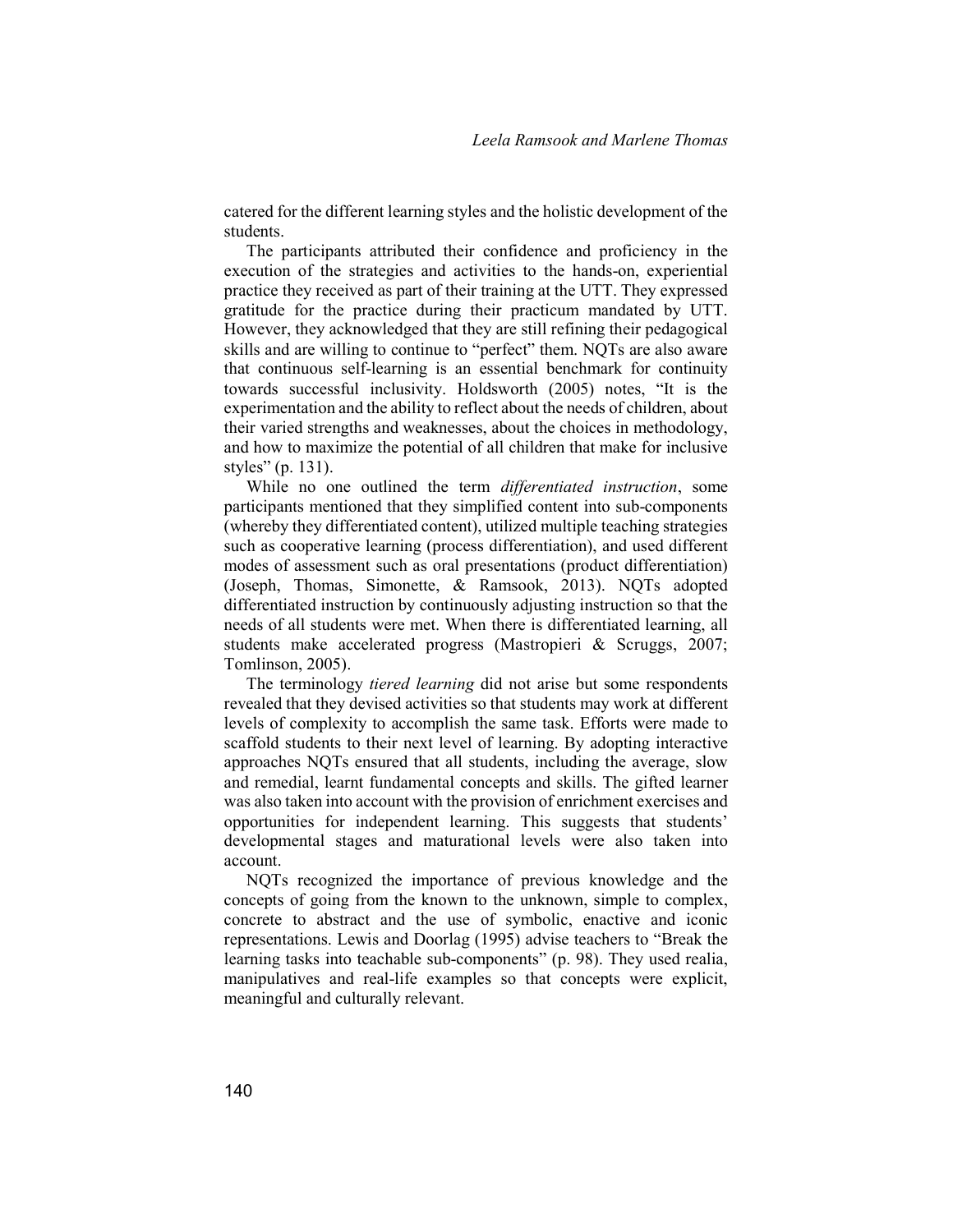However, NQTs indicated that the inclusive classroom is very challenging and sometimes the daily school routine is so overwhelming that in order to survive they are forced to revert to traditional methods of rote learning or catering for the average learner. They recognize that there are no quick fixes; that they are plagued with multiple problems such as lack of resources and sometimes the systemic problems repress their targeted goals and objectives to engage in inclusive practices. Skrtic (1991) argues that teachers are constrained by the machine bureaucracies of the school.

Some NQTs lamented that they felt discouraged as the culture of the schools mitigated against their inclusive practices. While some were deterred, others made proactive interventions which encouraged at least one principal to buy into the practice. NQTs outlined that a collaborative approach among staff members is minimal if not obstructionist. Other NQTs have attributed their limitations to personal factors such as selfesteem, confidence, and inability to manage classes properly and to communicate effectively. Only one NQT enunciated that a collaborative effort was forged among the staff, heads of departments and the principal in a particular school for the promotion of inclusivity

In summary, researchers such as Tomlinson (2005), and McKenna, Shin and Ciullo (2015) observe that teacher-belief in inclusivity is an investment in education. NQTs reported that inclusion is amenable in that they believe in their competence and that UTT has equipped them to engage in, adapt and implement inclusive practices. They also reiterated that their experiences convey that inclusivity is beneficial to all students. In spite of these indicators, they claim that they are plagued with many challenges which can serve as deterrents to best practice.

## Conclusion

All stakeholders benefit from inclusive education. When NQTs practise inclusion, they feel a sense of accomplishment. Students are motivated and learning becomes fun. The NQTs from UTT demonstrate high levels of efficacy and proficiency in catering for the needs of every child but they acknowledge that they are still developing their skills. While there are mitigating factors such as the culture of the schools, students' indiscipline and lack of support from other educators, greater collaboration must be forged between the University, teachers, the MOE and other stakeholders. Perhaps the inclusion of a course in counselling offered by UTT as well as other higher educational institutions, or piloted by the MOE will enhance the skills of NQTs in engaging in inclusive practices. Also, professional support for NQTs should be provided for teachers and an evaluation unit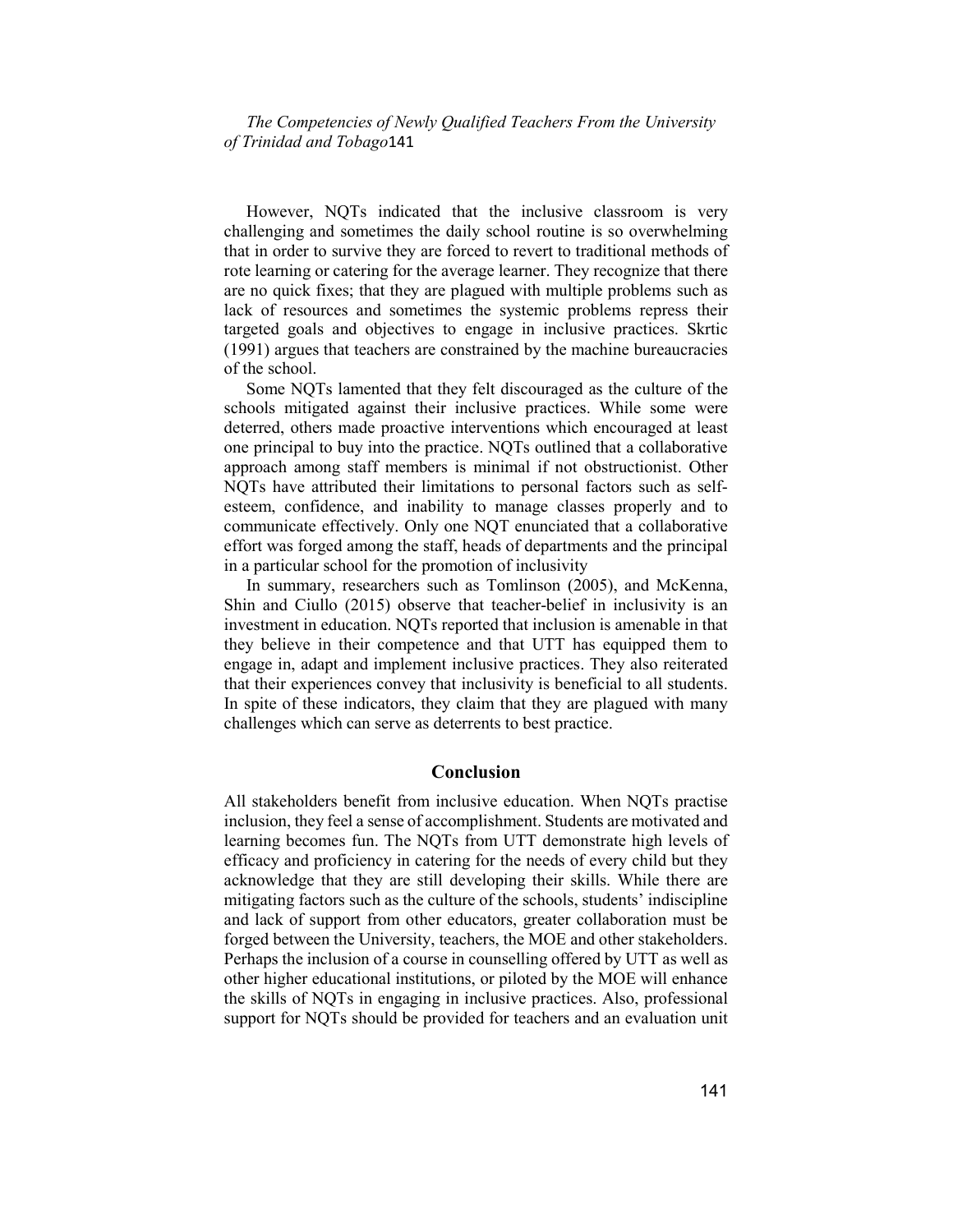with capacity for referral should be established by the MOE to determine the severity of students' problems. The unit should be well integrated for monitoring purposes. Additionally, a digitized/virtual forum for teachers whereby successful practices and solutions of new and emerging problems can be shared and will add a new dimension to enable teachers and create an environment for inclusion in today's globally challenging, competitive society.

## Recommendations

This investigation into how NQTs cater for inclusivity may generate interest for future studies into inclusive practices throughout Trinidad and Tobago. It may spark interest into the functionality of the Student Support Services of the MOE as an integral part of the education system. Many administrators need to be sensitized to improved practices and into the philosophy of inclusion. Such a movement should also contribute to the re-engineering of the culture of schools where inclusive practices are not encouraged. Such a move may contribute considerably to the aspiration of the Government to transform the education system to ensure that all students are given equal opportunities to succeed.

## References

- Bergsma, S. (2000). The regular classroom as battleground for inclusive special needs education: An assessment of options of special needs education in the Commonwealth Caribbean. In L. Quamina-Aiyejina (Ed.), Education for all in the Caribbean: Assessment 2000 (Monograph Series; No. 26). Kingston, Jamaica: UNESCO.
- Blândul, V. A., & Bradea, A. (2017). Developing psychopedagogical and methodological competencies in special/inclusive education teachers. Problems of Education in the  $21^{st}$  Century, 75(4), 335-344.
- Cain, M. (2012). Beliefs about classroom practice: A study of primary teacher trainees in Trinidad and Tobago. International Journal of Humanities and Social Science, 2 (3), 96-105.
- Choate, J. S. (2004). Successful inclusive teaching. Boston, MA: Pearson Education.
- Corbett, J. (2001). Supporting inclusive education: A connective pedagogy. London, UK: Routledge Falmer.
- Creswell, J. W. (2012). Educational research: Planning, conducting and evaluating quantitative and qualitative research (4th ed.). Upper Saddle River, NJ: Pearson.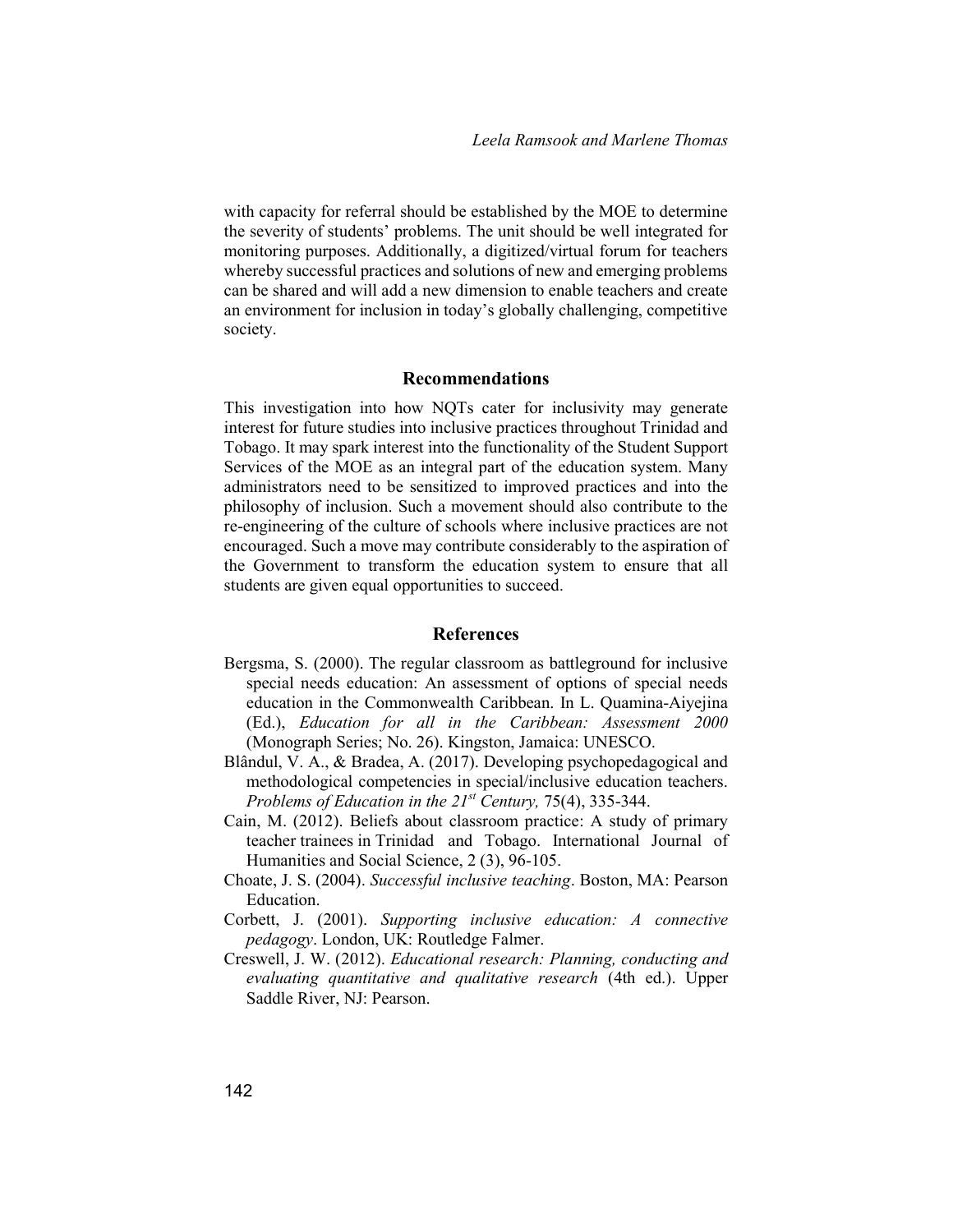- Creswell, J. W., & Plano Clark, V. L. (2007). Designing and conducting mixed methods research. Thousand Oaks, CA: Sage.
- Gardner, H. (1995). How are kids smart? Multiple intelligences in the classroom: Teacher's edition. London, UK: National Professional Resources Inc.
- Heacox, D. (2002). Differentiating instruction in the regular classroom: How to reach and teach all learners, grades 3-12. Minneapolis, MN: Free Spirit Publishing.
- Hodkinson, A. J. (2005). Conceptions and misconceptions of inclusive education: A critical examination of final-year teacher trainees' knowledge and understanding of inclusion. Research in Education, 73, 15-28.
- Holdsworth, J. C. (2005). Learning 'how' and 'why'. Watching teachers in Asia move towards more inclusive styles of work. In M. Nind, J. Rix, K. Sheehy & K. Simmons (Eds.), Curriculum and pedagogy in inclusive education (pp.121-131). New York, NY: Open University.
- Joseph, S., Thomas, M., Simonette, G. & Ramsook, L. (2013). The impact of differentiated instruction in a teacher education setting: Successes and challenges. International Journal of Higher Education, 2(3), 28- 40.
- Kagan, S. (1994). Cooperative learning. San Clemente, CA: Kagan.
- Knowles, M. S., Holton, E. G., & Swanson, R. A. (2005). The adult *learner* ( $6<sup>th</sup>$  ed.). New York, NY; Elsevier.
- Lavia, J. (2008). Inclusive education in Trinidad and Tobago. In: L. Barton & F. Armstrrong (Eds.), Policy, experience and change: Cross-cultural reflections on inclusive education (pp 107-122). Springer, Dordrecht.
- Lenz, B. K., Deshler, D. D., & Kissam, B. R. (2004). Teaching content to all: Evidence-based inclusive practices in middle and secondary schools. Boston, MA: Pearson Education.
- Lewis, R. B. & Doorlag, D. H. (2011). Teaching students with special needs in general mainstream classrooms  $(8<sup>th</sup>$  ed.). Upper Saddle River, NJ: Pearson.
- Mastropieri, M. A. & Scruggs, T. E. (2007). The inclusive classroom: Strategies for instruction. Upper Saddle River, New Jersey: Pearson Education.
- McKenna, J. W., Shin, M., & Ciullo, S. (2015). Evaluating reading and mathematics instruction for students with learning disabilities: A synthesis of observation research. Retrieved from https://www.researchgate.net/publication/267924711\_Evaluating\_Rea ding\_and\_Mathematics\_Instruction\_for\_Students\_With\_Learning\_Di sabilities A Synthesis of Observation Research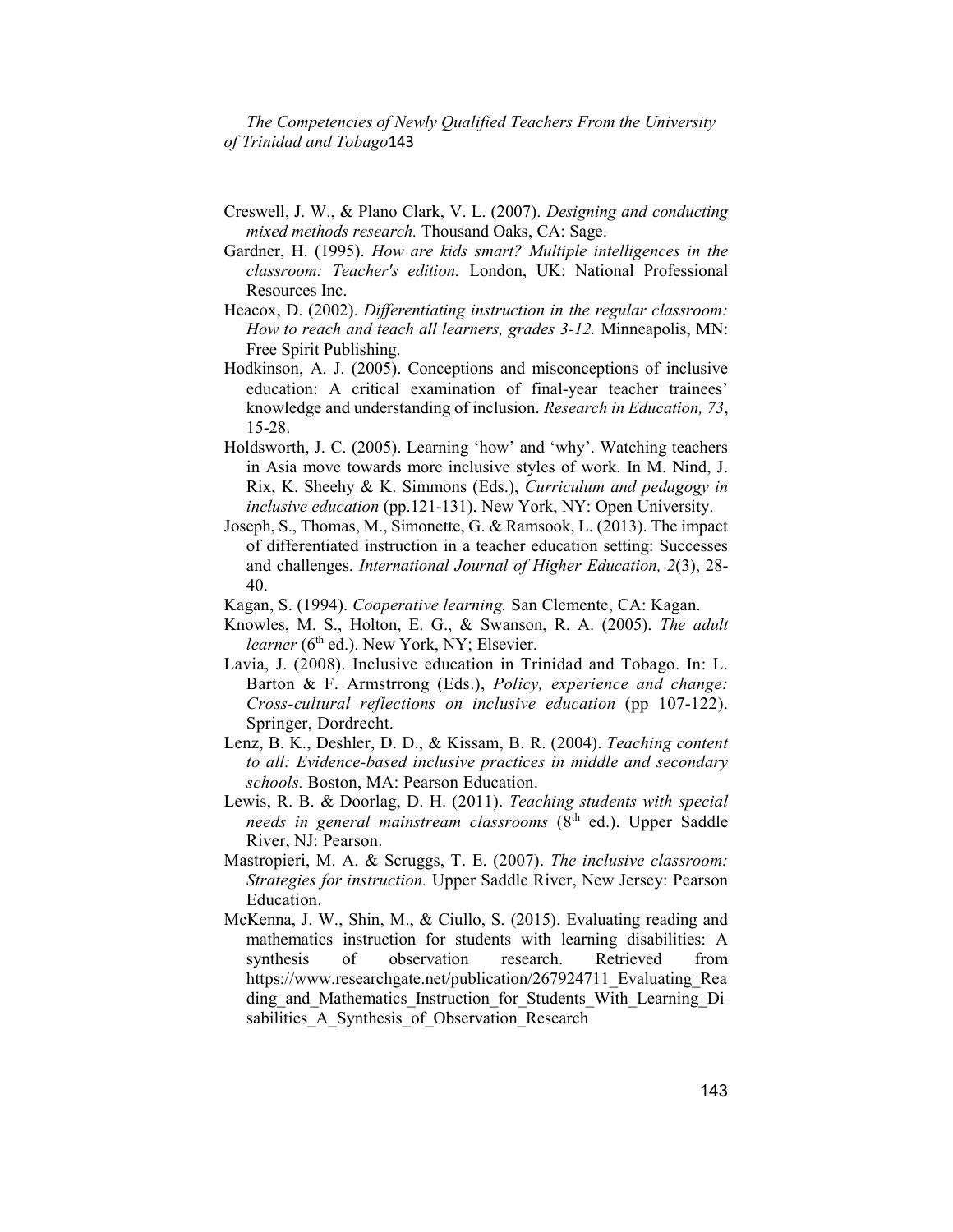- McMillan, M. (2008). Inclusive education: The benefits and the obstacles. Brockport, NY: State University of New York College at Brockport.
- Miles, M. B., Huberman, M. A., & Saldana, J. (2014). Qualitative data analysis. A methods sourcebook (3rd ed.). Beverly Hills, CA: Sage.
- Navarro, S. B., Zervas, P., Gesa, R. F., & Sampson, D. G. (2016). Developing teachers' competences for designing inclusive learning experiences. Educational Technology & Society, 19 (1), 17–27.
- O'Gormam, E., & Drudy, S. (2011). Professional Development for Teachers Working in Special Education/Inclusion in Mainstream Schools: The Views of Teachers and Other Stakeholders. Retrieved from http://ncse.ie/wp-

content/uploads/2014/10/Professional\_Development\_of\_Teachers.pdf Onwuegbuzie, J., & Combs, J. P. (2011). Data analysis in mixed research: A primer. International Journal of Education. 3(1), 1-25 Retrieved from

http://macrothink.org/journal/index.php/ije/article/viewFile/618/550

- Rix, J. (2005). Creating and using inclusive materials collaboratively and reflectively. In M. Nind, J. Rix, K. Sheehy & K. Simmons (Eds.). Curriculum and pedagogy in inclusive education (pp.132-139). New York, NY: Open University.
- Salend, S. J. (2011). Creating Inclusive Classrooms: Effective and reflective practices. Upper Saddle River, New Jersey: Pearson Education, Inc.
- Salisbury, C. L., Gallucci, C., Palombaro, M. M., & Peck, C. A. (1995). Strategies that promote social relations among elementary students with and without severe disabilities in inclusive schools. *Exceptional* Children, 62, 125-137.
- Sands, D. J., Kozleski, E, B. & French, N. K. (2000). Inclusive education for the  $21^{st}$  century. London, UK: Wadsworth Thomson Learning.
- Shulman, L. S. (1986). Those who understand: Knowledge growth in teaching. Educational Researcher, 15(2), 4-14.
- Skrtic, T. S. (1991). Behind special education A critical analysis of professional culture and school organization. Denver, Colorado: Love Publications.
- Swanson, E., Solis, M., Ciullo, S., & McKenna, J. (2012). Special education teachers' perceptions and instructional practices in response to intervention implementation. Learning Disability Quarterly, 35, 115-126. doi:10.1177/0731948711432510
- Thwala, S. (2015). Challenges encountered by teachers in managing inclusive classrooms in Swaziland. Mediterranean Journal of Social Sciences, 6(1), 495-500. DOI: 10.5901/mjss.2015.v6n1p495